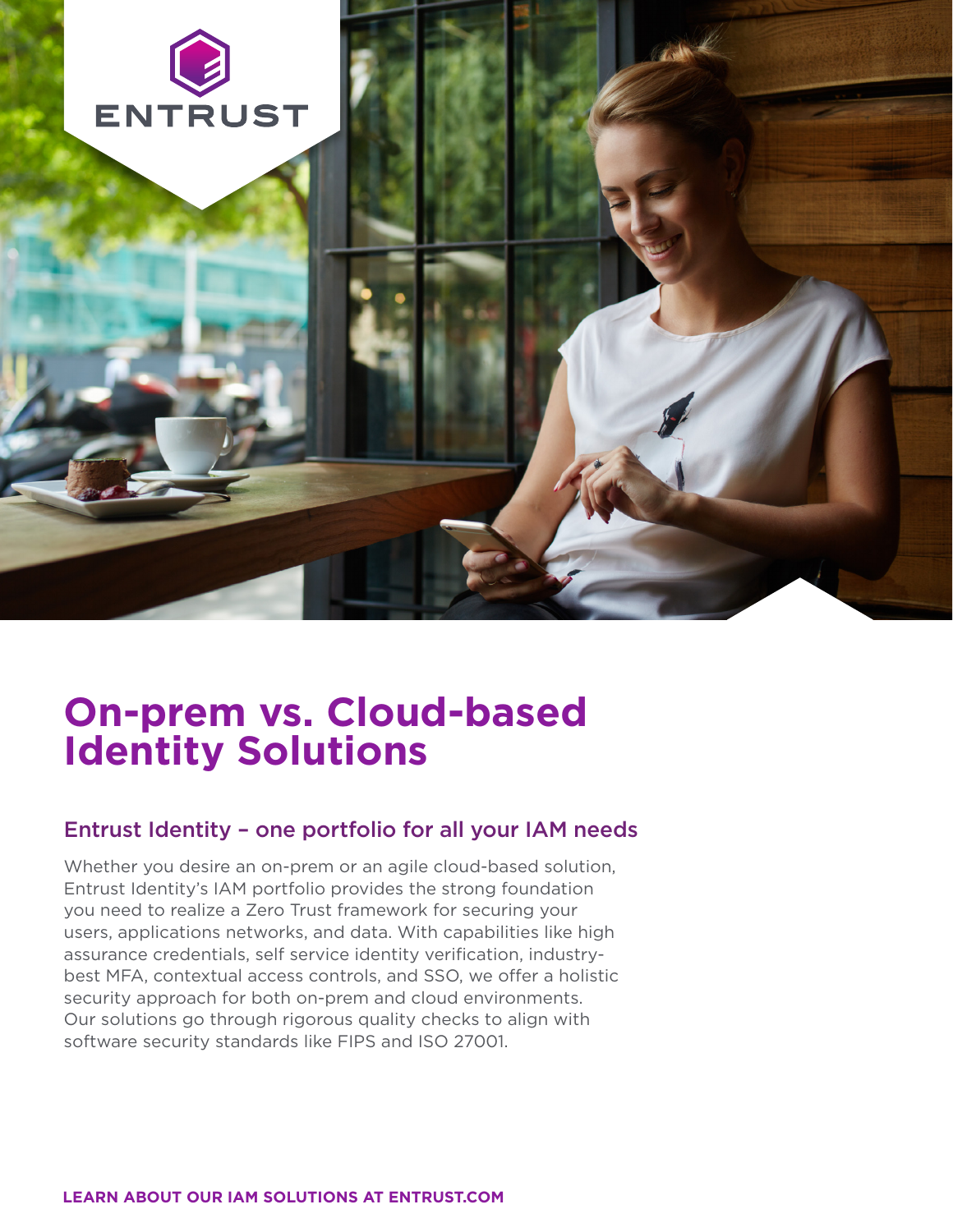#### **COMPARISON: IDENTITY-CENTRIC SOLUTIONS (ON-PREM VS. CLOUD)**

| <b>ON-PREMISES</b><br><b>Identity Enterprise</b>                                                                                                                                                                                            | <b>COMPARISON</b><br><b>PARAMETER</b> | <b>CLOUD</b><br>Identity as a Service (IDaaS)                                                                                                                                                                             |
|---------------------------------------------------------------------------------------------------------------------------------------------------------------------------------------------------------------------------------------------|---------------------------------------|---------------------------------------------------------------------------------------------------------------------------------------------------------------------------------------------------------------------------|
| • CapEx investment<br>• On-site team needed for deployment<br>and configuration; additional PS<br>effort required<br>• Remote administration and<br>maintenance for software and license<br>updates                                         | <b>COST</b>                           | • OpEx model with subscription-<br>based pricing<br>• No additional software/hardware<br>upgrade<br>• Maintenance and monitoring<br>included with the service                                                             |
| • Setup times may be long due to<br>equipment delivery and initial<br>configurations<br>• Integrating an on-prem security<br>solution with existing infrastructure<br>(especially cloud services/platforms)<br>is a time-consuming exercise | <b>TIME</b>                           | • IDaaS setup is completed within<br>minutes as it is software only<br>• The service integrates seamlessly<br>with existing services/platforms<br>using RESTful APIs and federated<br>identity protocols                  |
| · Scaling up requires additional<br>equipment purchase and<br>installation effort                                                                                                                                                           | <b>SCALABILITY</b>                    | • Add new workflows or functionalities<br>with dynamic allocation of cloud<br>resources, on demand                                                                                                                        |
| • IT resources are required for<br>monitoring and maintenance<br>• Additional training efforts required<br>to upskill resources                                                                                                             | <b>RESOURCES</b>                      | • Minimal requirement of additional<br>resources during and post setup<br>• As per customer demand, IDaaS can<br>be provided as a fully managed service<br>with management and maintenance<br>provided by Entrust experts |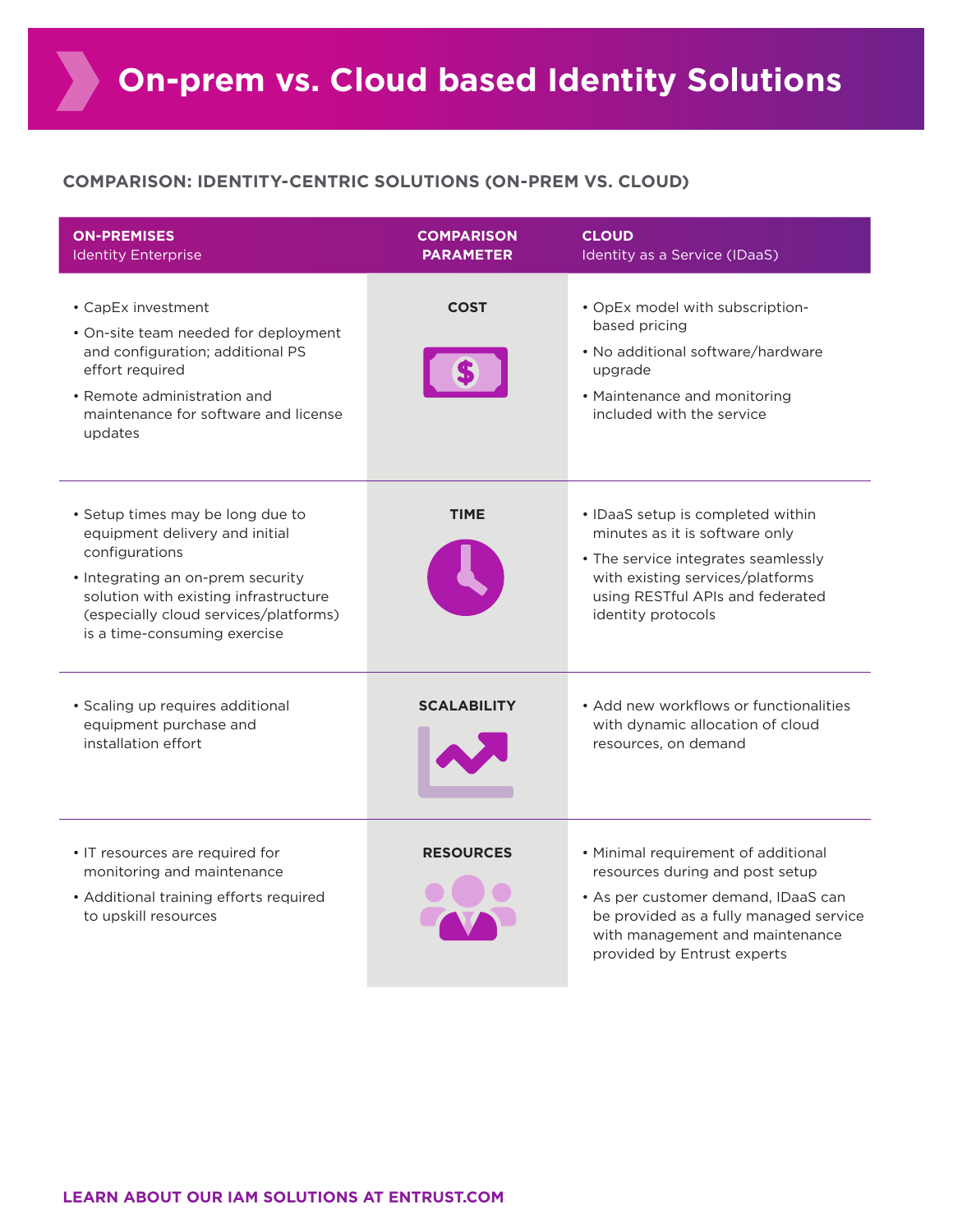#### Reasons to migrate to Identity as a Service (IDaaS)

- Avoid the complexity and overheads associated with an on-prem security solution. Choose IDaaS to experience the benefits of an agile digital security solution that is easy to set up and customizes to your needs.
- IDaaS is built on a microservices architecture that makes the solution developer-friendly (easy-to-add new features/capabilities) and resilient to failure (faulty microservices can be isolated). Also, microservices architecture promotes iterative development (CI/CD) philosophy, which makes the service "future proof" to evolving security and technology changes.
- Upgrade data security with AD synchronization to retrieve user information from directories in real time, negating the need to store information on any device.
- Modernize your security posture with an all-inclusive intelligent identity platform that is built on cloud and offered as a service. Single-pane view of systemwide configurations with real-time monitoring of users, entitlements, applications, gateways, and overall system health.
- Access a broad range of authenticators ranging from grid cards to highly secure certificate-based credentials backed by PKI.
- Amplify security with risk-based adaptive access controls that can be modeled as per industry/geo-specific compliance norms and customer preferences.
- Get frictionless authentication of passwordless and single sign-on (SSO) to elevate your end-user experience and productivity.
- Extend the security of IDaaS to your on-prem/cloud-based applications including legacy, using federated authentication protocols, RESTful APIs, and pre-built connectors. The solution can also be fully integrated with SIEM of your choice for evaluating security in real time.
- Enjoy the flexibility of multi-platform support for securely accessing your confidential data from any device, anywhere. To ensure secure access from your smartphones, IDaaS is available on mobile as a standalone app. As well, the solution can seamlessly integrate with custom mobile apps by using a SDK and rich set of APIs available outof-the-box.
- Unlock the power of cloud-based IAM with capabilities like self-service identity verification, role-based access management, document signing, and encryption to secure your digital infrastructure.